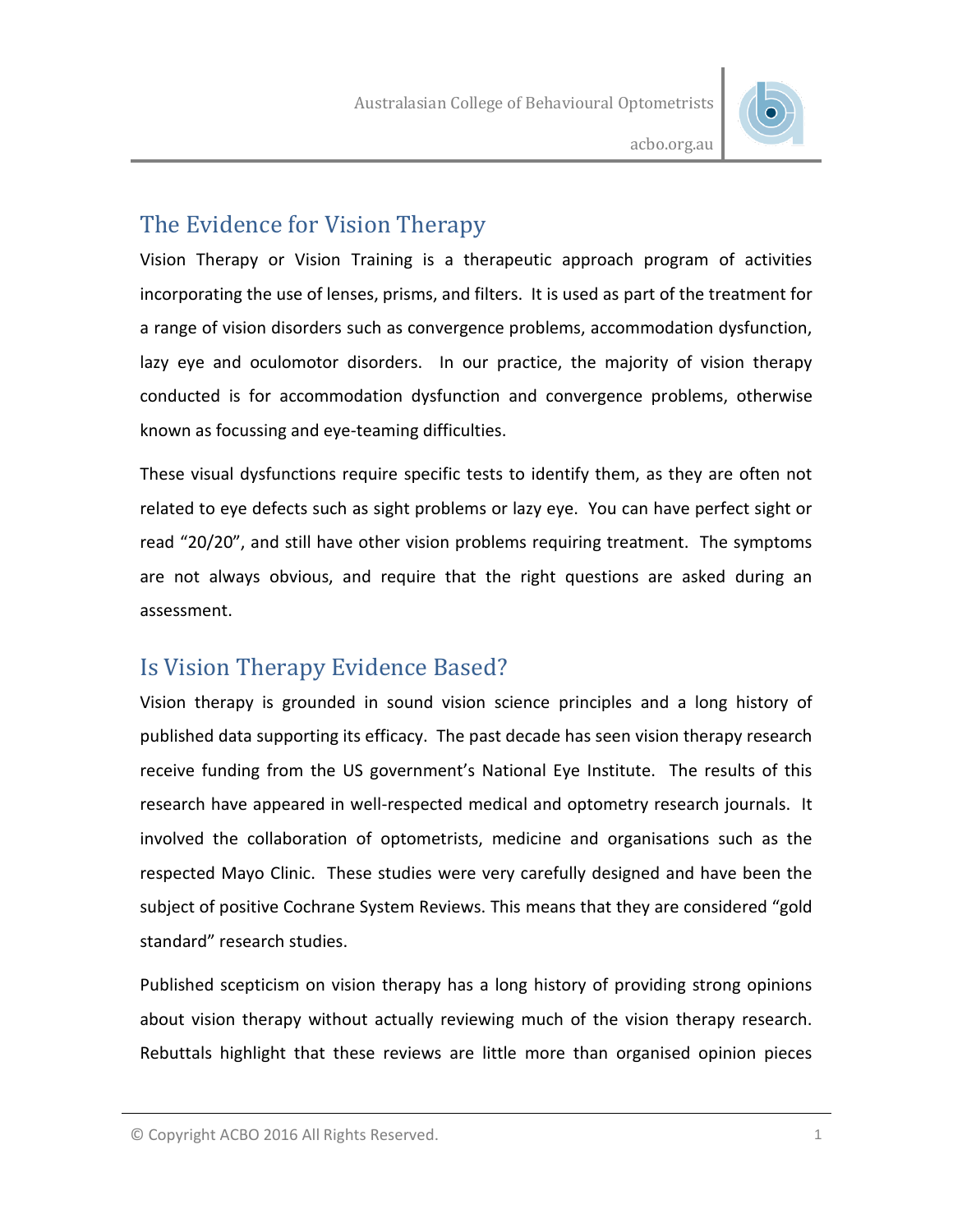

rather than proper reviews. Dr Leonard Press, an optometrist with decades of both clinical and research experience, has provided a detailed rebuttal on one of the more recent published scepticism on vision therapy. [http://www.visionhelp.com/vh\\_about\\_16.html.](http://www.visionhelp.com/vh_about_16.html)

# Why Are Visual Dysfunctions Important to Treat?

Visual dysfunctions can interfere with comfortable and efficient near work such as reading and writing, by reducing the available concentration and attention. Basically, a visual dysfunction forces someone to expend additional effort to control the vision problem, which naturally interferes with available concentration for other work.

## Common Symptoms

More overt symptoms include double vision, blur, headaches and eye-strain. Other symptoms are common but less obvious, and include:

- Loss of place with reading (sometimes called tracking problems)
- Re-reading for comprehension
- Losing concentration while reading
- Trouble remembering what is read

Recent clinical trials show an association of adverse academic behaviours with convergence insufficiency, which are reduced when successfully treated with vision therapy. These behaviours include:

- Difficulty completing homework and assignments
- Avoidance of tasks requiring near work
- Poor attention to detail or careless mistakes
- Reduced attention and distractibility

<sup>©</sup> Copyright ACBO 2016 All Rights Reserved. 2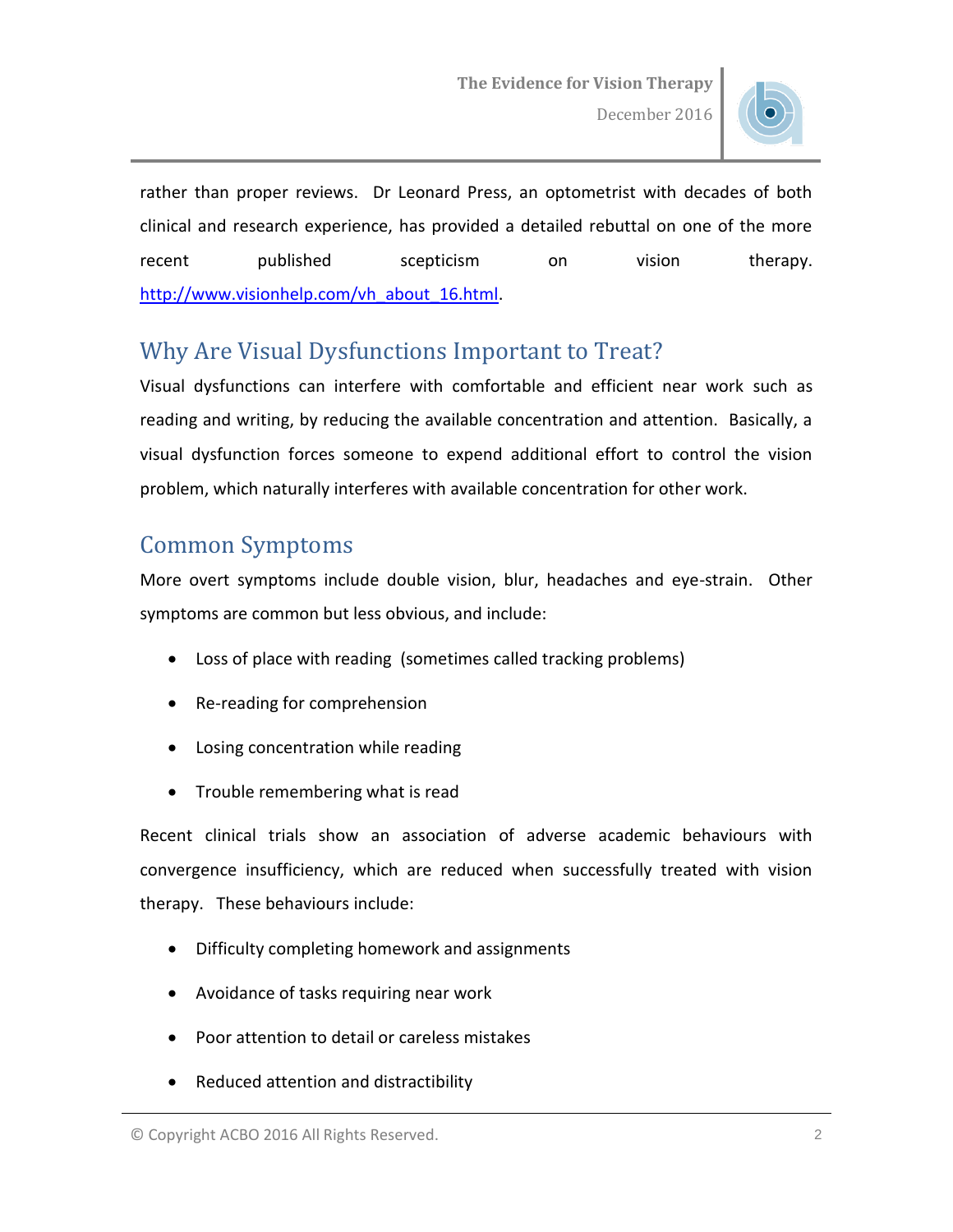

These behaviours describe how visual dysfunctions may be an additional burden to a child and it would seem reasonable to correct these visual dysfunctions regardless of the child's ability.

## Are Some Therapies More Successful Than Others?

The type of vision therapy performed has a lot to do with successful outcomes. In the case of convergence insufficiency and accommodation dysfunction, research clearly demonstrates that office-based vision therapy programs have a much higher success rate than computer based home programs or simple eye exercises.

# Vision Therapy, Learning and Dyslexia

It may be necessary to treat a child with dyslexia in order to remediate a vision problem. Sometimes, but certainly not always this might involve vision therapy. The optometrist's role is not to identify or treat the dyslexia. The optometrist has a role to play in identifying visual dysfunctions that occur in both typical readers and those with dyslexia. The optometrist also has a role to identify vision problems that often result in the same symptoms that cause people to suspect reading difficulties.

Visual dysfunctions can occur in people across a wide variety of reading abilities, but seem to occur more often in populations identified with ADHD, ADHD-like behaviours and reading disability. It is important to make the distinction that visual dysfunctions have not been proven to cause reading disability or dyslexia. However, for people with a reading disability or dyslexia, they can provide an additional burden to those already struggling. As already highlighted, visual dysfunction can create additional visual discomfort and concentration loss – this impact ranges from mild to significant depending on the individual and the severity of the problem. Surely people with dyslexia have the same rights as everyone else to have those vision problems resolved?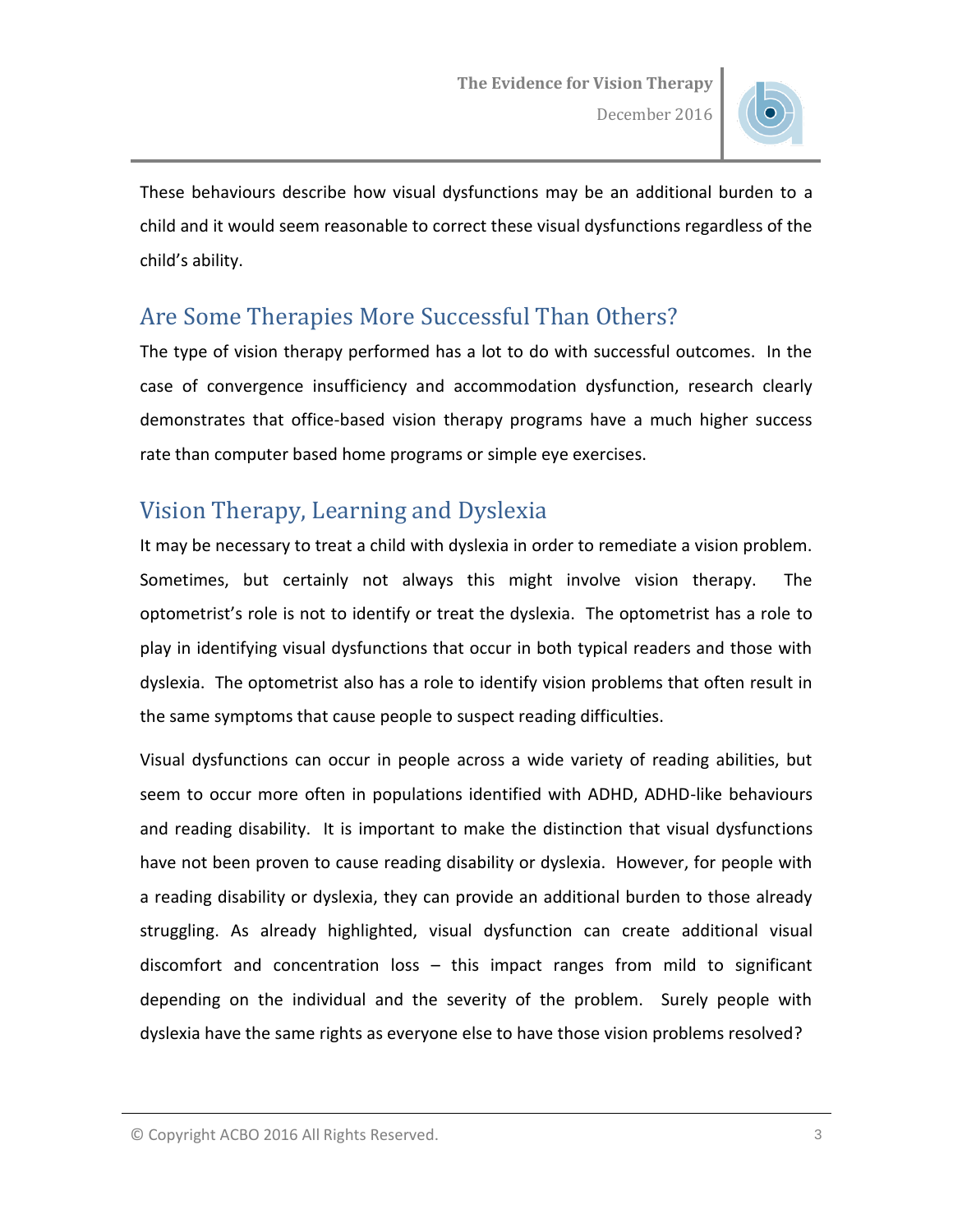

#### References

For a review on the literature supporting the use of vision therapy for visual dysfunctions, visit:

#### **http://www.visionhelp.com/vh\_resources\_03.html**

Available as free download (link below)

1. Rouse M, Borsting E, Mitchell GL, Kulp MT, Scheiman M, Amster D, Coulter R, Fecho G, Gallaway M; CITT Study Group. Academic behaviors in children with convergence insufficiency with and without parent-reported ADHD. Optom Vis Sci. 2009 Oct;86(10):1169-77.

<http://www.ncbi.nlm.nih.gov/pmc/articles/PMC2888729/?tool=pubmed>

2. Scheiman M et al. The CITT Group. Vision Therapy/Orthoptics for Symptomatic Convergence Insufficiency in Children: Treatment Kinetics. Optom Vis Sci. 2010 August; 87(8): 593–603.

<http://www.ncbi.nlm.nih.gov/pmc/articles/PMC2916019/?tool=pubmed>

**3.** Alvarez T et al. Vision Therapy in Adults with Convergence Insufficiency: Clinical and Functional Magnetic Resonance Imaging Measures**.** Optom Vis Sci. 2010 December; 87(12): E985–1002**.** 

<http://www.ncbi.nlm.nih.gov/pmc/articles/PMC3134155/>

4. Scheiman M et al; Convergence Insufficiency Treatment Trial Study Group. Randomised clinical trial of the effectiveness of base-in prism reading glasses versus placebo reading glasses for symptomatic convergence insufficiency in children. Br J Ophthalmol. 2005 Oct;89(10):1318-23.

<http://www.ncbi.nlm.nih.gov/pmc/articles/PMC1772876/?tool=pubmed>

5. Convergence Insufficiency Treatment Trial (CITT) Study Group. The convergence insufficiency treatment trial: design, methods, and baseline data. Ophthalmic Epidemiol. 2008 Jan-Feb;15(1):24-36.

<http://www.ncbi.nlm.nih.gov/pmc/articles/PMC2782898/?tool=pubmed>

6. Kulp M, Mitchell GL, Borsting E, Scheiman M, Cotter S, Rouse M, Tamkins S, Mohney BG, Toole A, Reuter K; Convergence Insufficiency Treatment Trial Study Group. Effectiveness of placebo therapy for maintaining masking in a clinical trial of vergence/accommodative therapy. Invest Ophthalmol Vis Sci. 2009 Jun;50(6):2560-6. Epub 2009 Jan 17.

<http://www.ncbi.nlm.nih.gov/pmc/articles/PMC2759605/?tool=pubmed>

7. Rouse M, Borsting E, Mitchell GL, Cotter SA, Kulp M, Scheiman M, Barnhardt C, Bade A, Yamada T; Convergence Insufficiency Treatment Trial (CITT) Investigator Group. Validity of the convergence insufficiency symptom survey: a confirmatory study. Optom Vis Sci. 2009 Apr;86(4):357-63.

<http://www.ncbi.nlm.nih.gov/pmc/articles/PMC2779473/?tool=pubmed>

8. Scheiman M, Rouse M, Kulp MT, Cotter S, Hertle R, Mitchell GL. Treatment of convergence insufficiency in childhood: a current perspective. Optom Vis Sci. 2009 May;86(5):420-8.

<http://www.ncbi.nlm.nih.gov/pmc/articles/PMC2821445/?tool=pubmed>

References (not available for free)

Scheiman M, Gwiazda J, Li T. Non-surgical interventions for convergence insufficiency.

<sup>©</sup> Copyright ACBO 2016 All Rights Reserved. 4